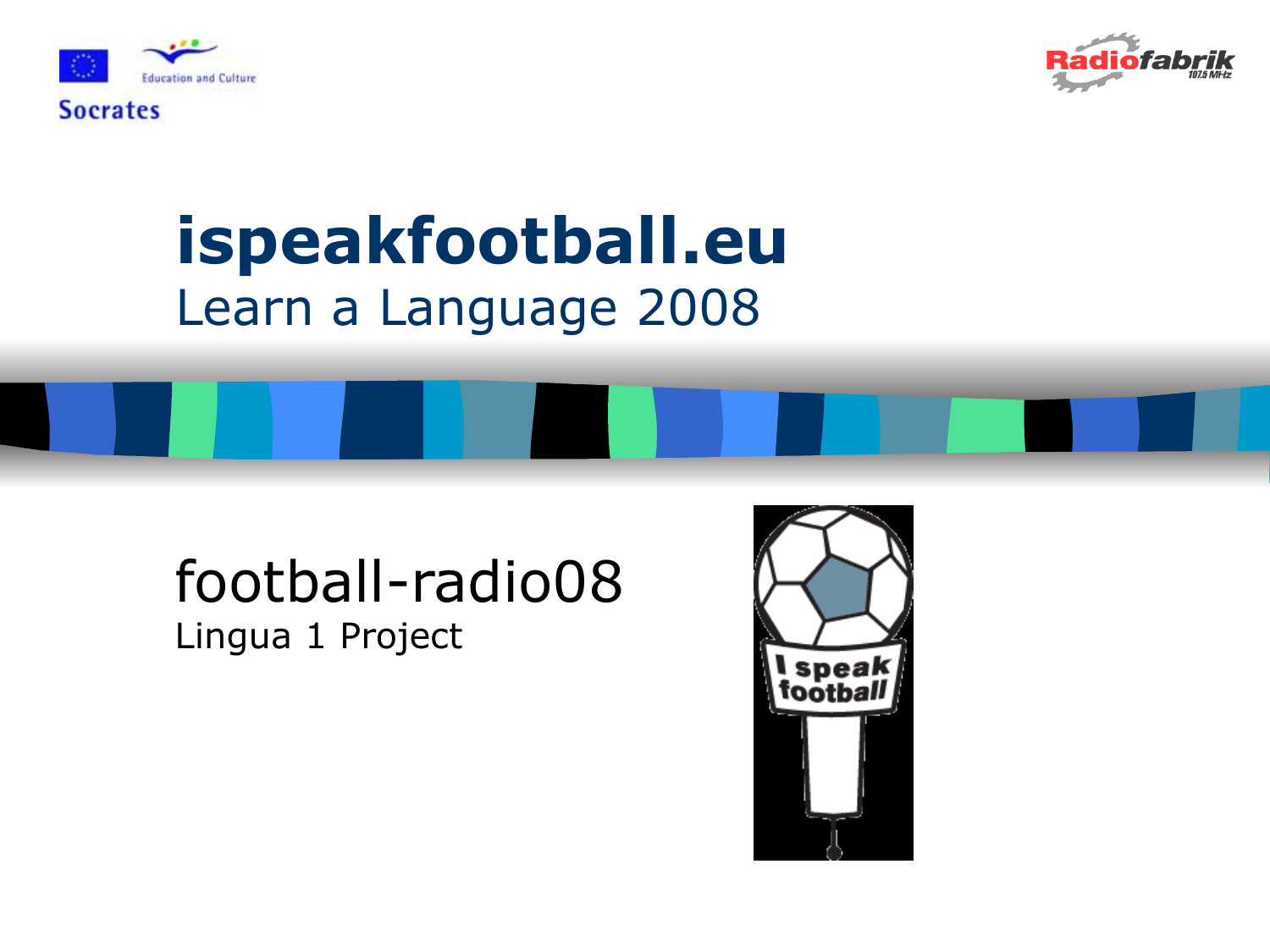

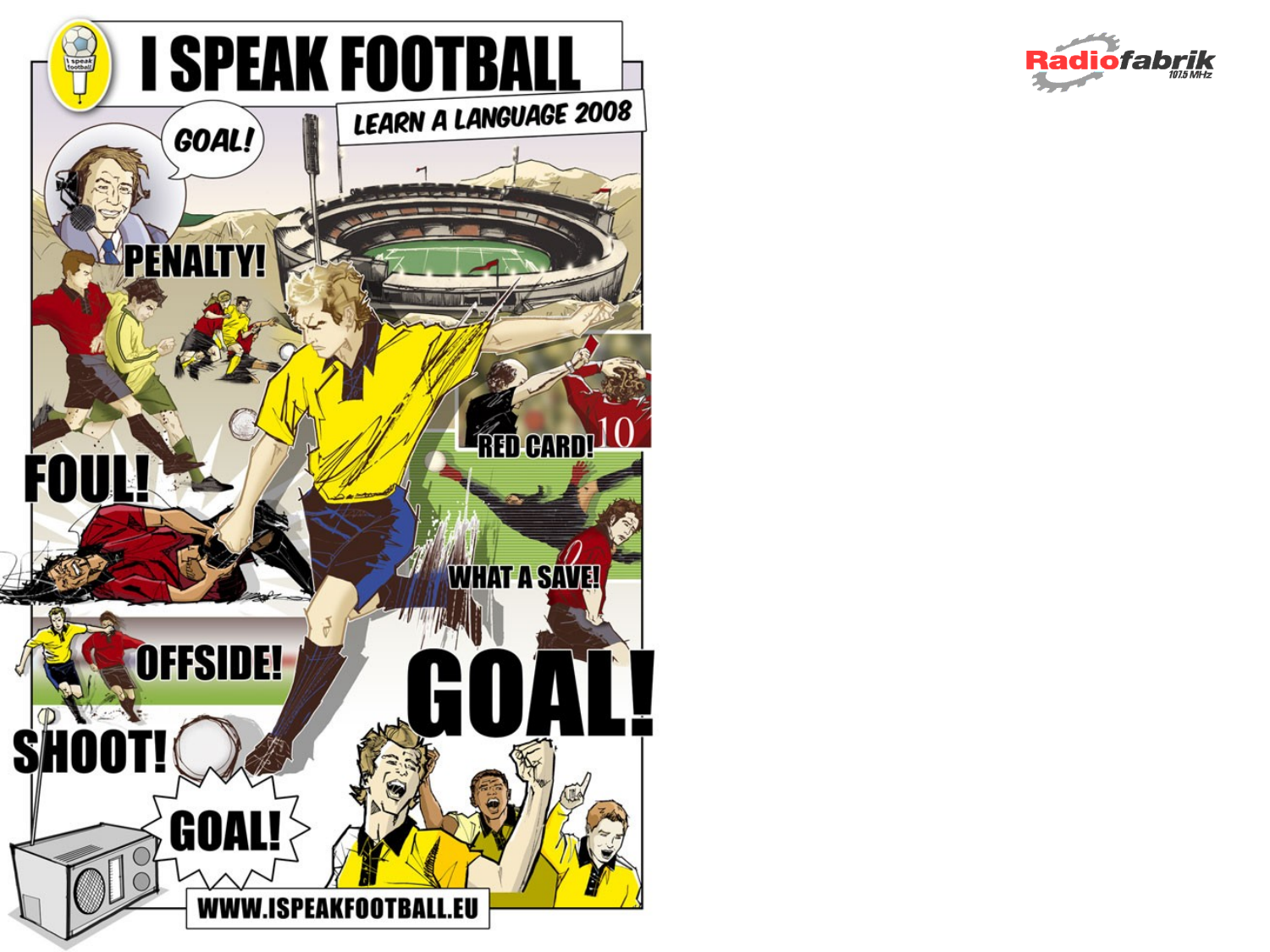

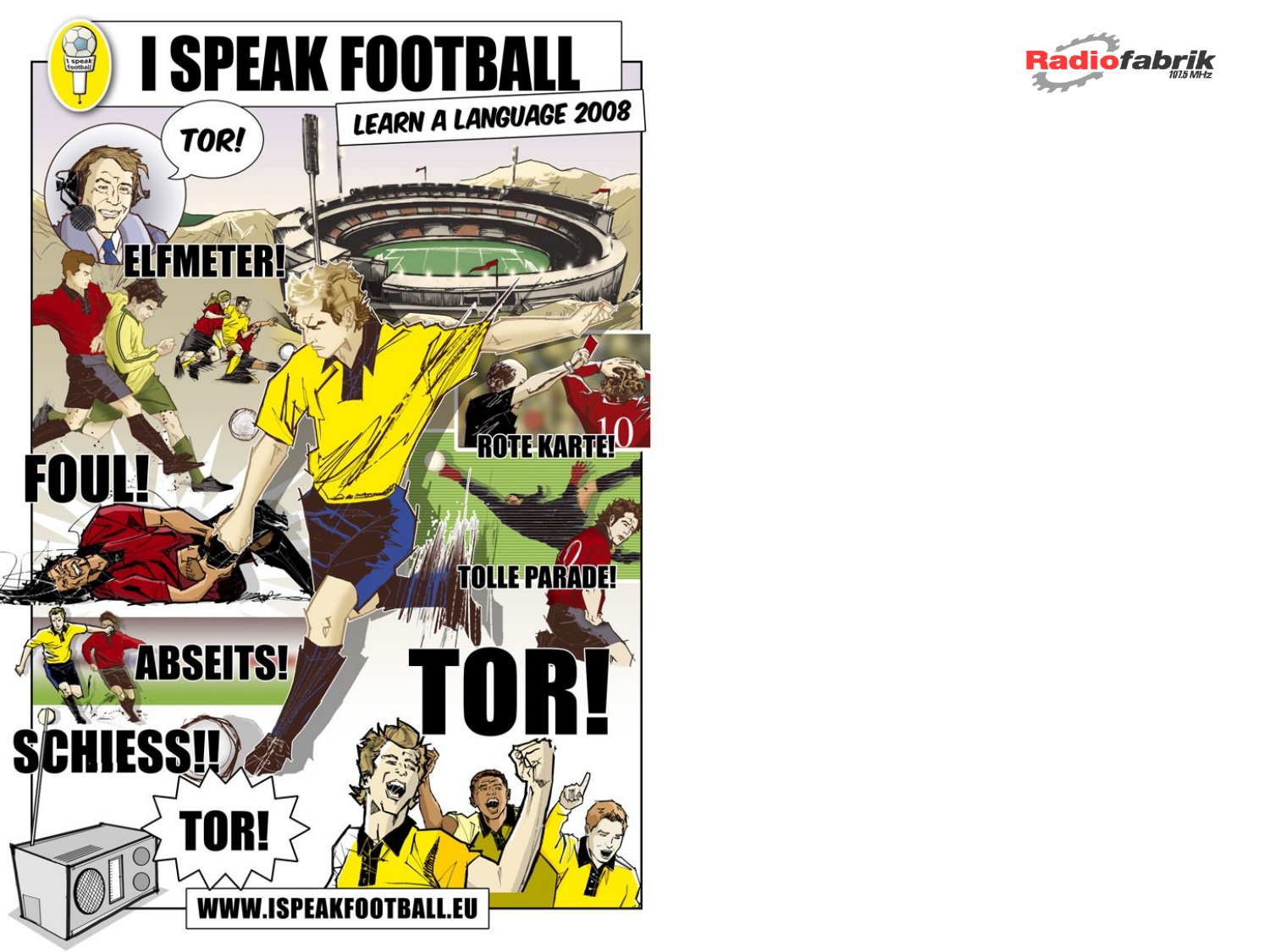

# **Background**

- <sup>●</sup> In 2008 the European Football Championship will take place in Austria and Switzerland.
- $\bullet$  It will be the most important event in the world of sport after the World Championship 2006 in Germany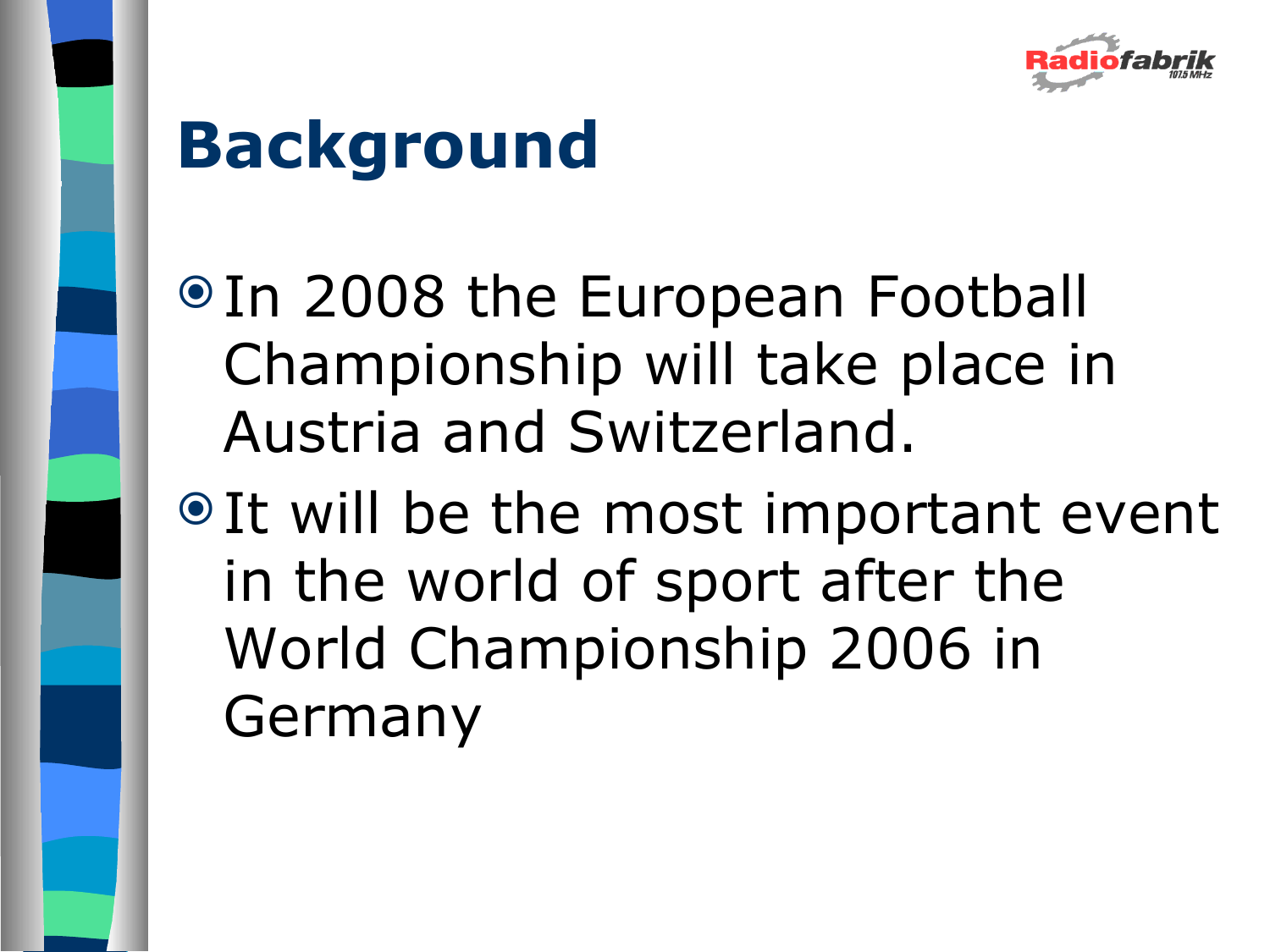

# **Objectives**

- To encourage football fans to learn languages
- $\bullet$  To make as many mainly young people who are interested in football realise the diversity of languages in Europe
- To convince them of the advantages of multilingualism and make them aware of concrete possibilities of learning languages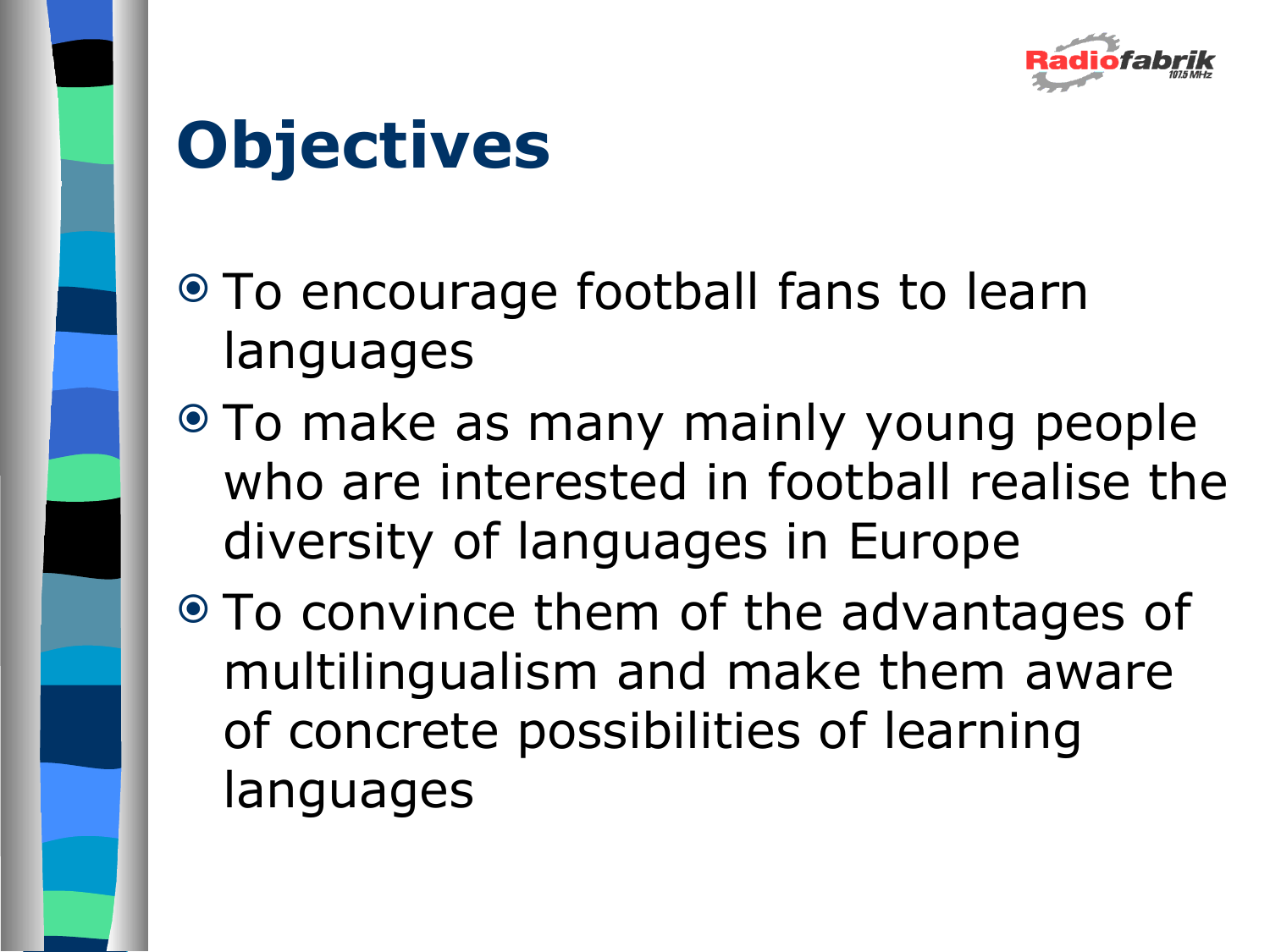

# **Activities**

 Production of a substantial audio package and its broadcasting before and during the European Championship via local noncommercial, non-commercial and public radio stations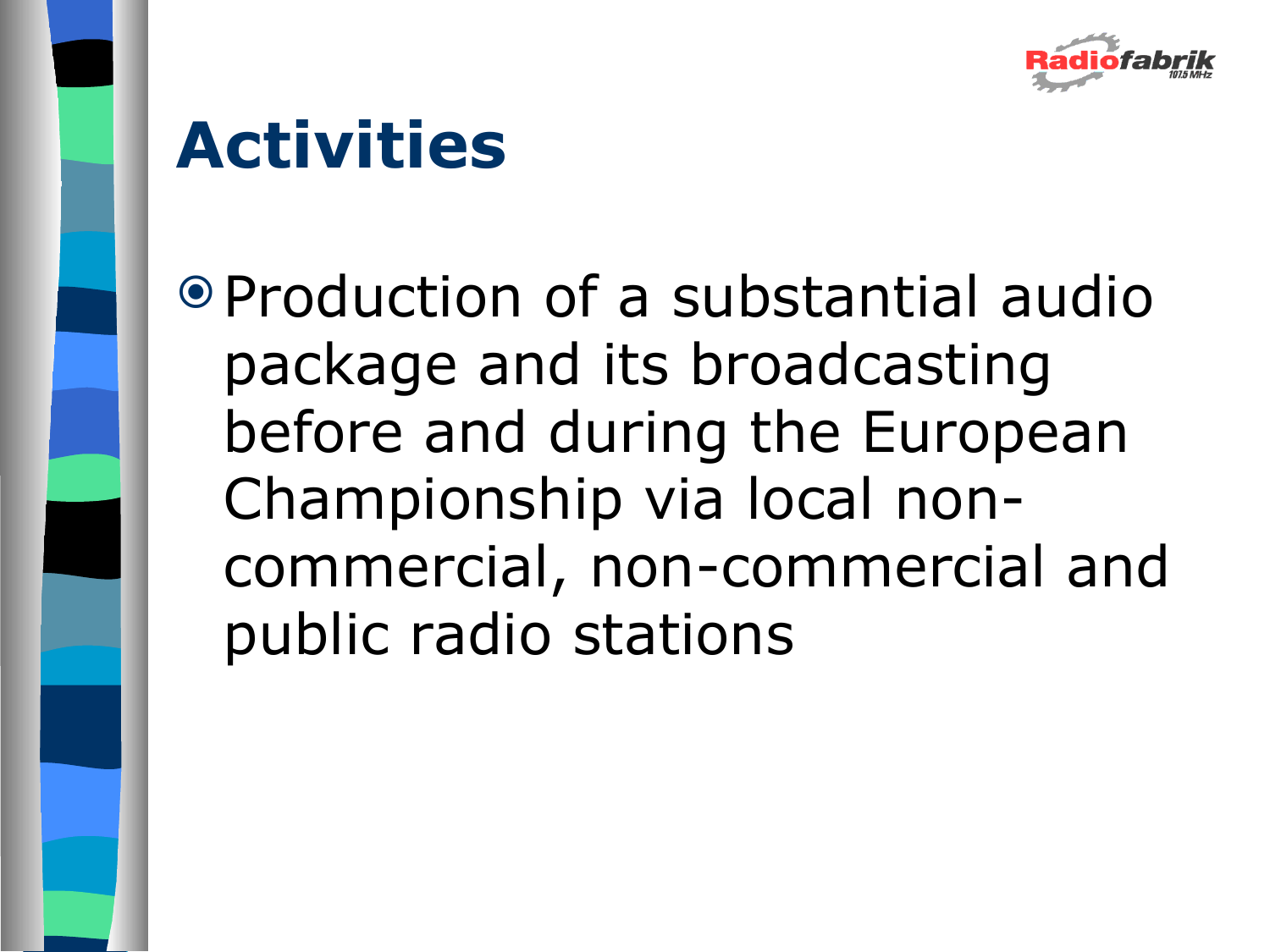

# **Target Groups**

 Football fans in Europe as well as the audience of the Football Championships 2008.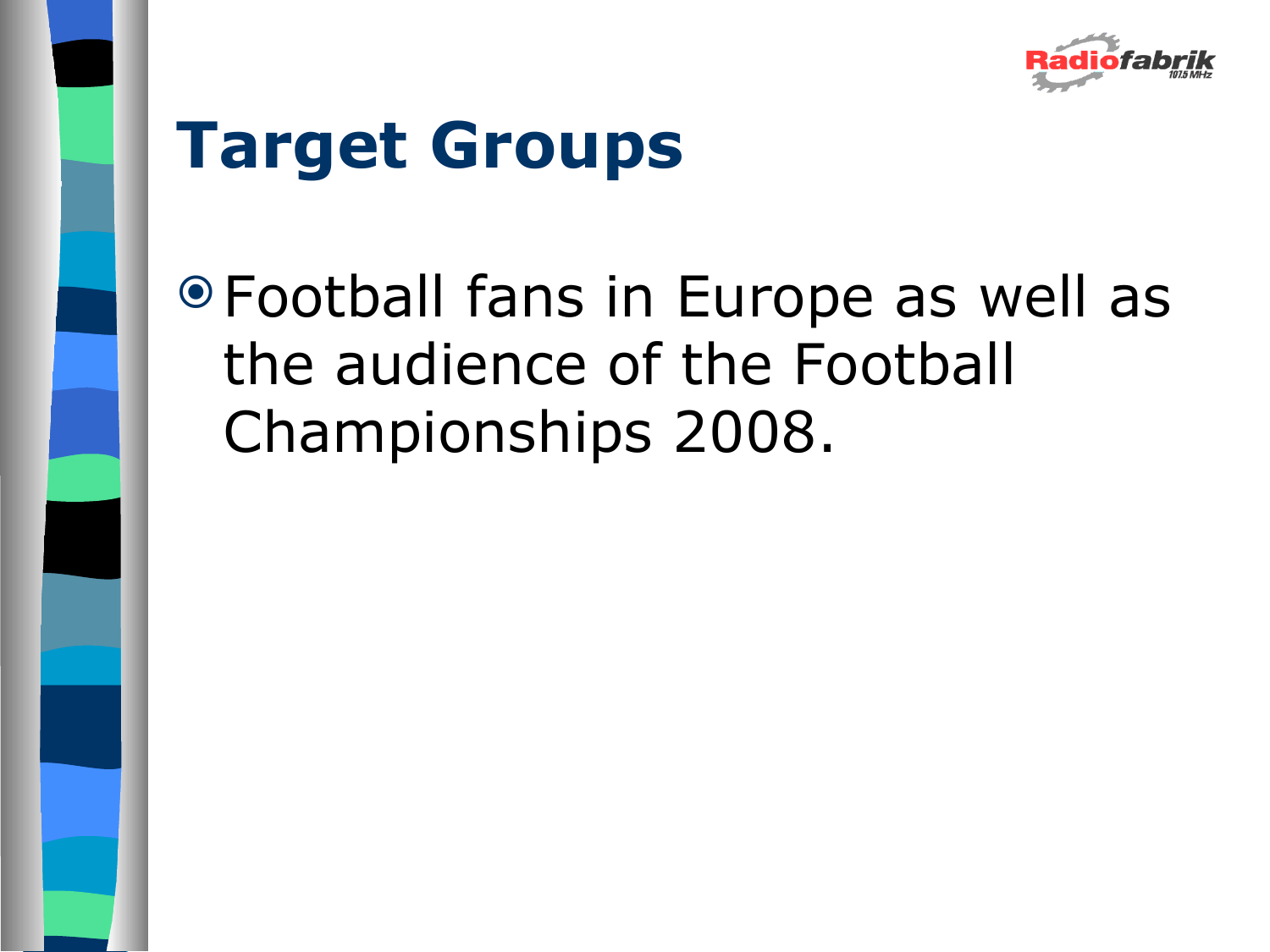

# **Main Activities**

- Research phase
- Conceptual design phase
- Editorial phase
- Production phase (Oct. 2007)
- Distribution phase
- $\odot$  High profile phase during the EURO 2008
- An expansion of the project for the European Football Championships for Women in 2009 is considered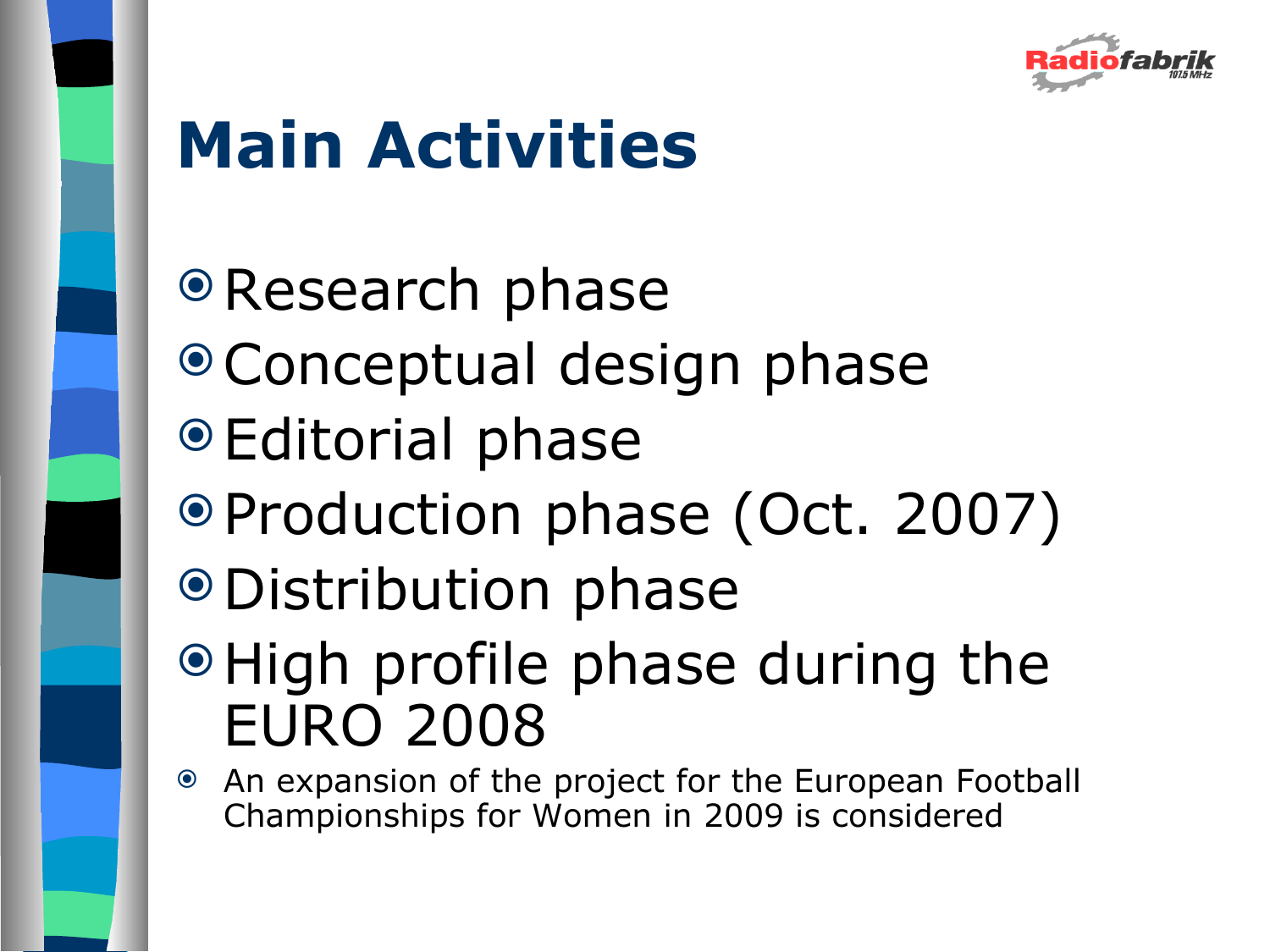

## **Project Partners**

- **Radiofabrik, Austria:** Community Radio Station in Salzburg, project coordinator
- **CORALI, France:** is the coordinating organisation of more than 283 independent and non-commercial radio stations which commit themselves to fighting racism, xenophobia and sexism.
- **University of Salzburg Language Centre, Austria:** In 1999 this central institution named Language Centre was established with the aim of providing, a continuing and extensive offer of linguistic further education
- **Bradford Community Radio, England:** Bradford Community Broadcasting, BCB96.7FM is a Community Radio Station in Britain. Many programmes are broadcast in Community languages, reflecting both the diversity in the city and the changing needs of the new communities arriving in the city. BCB has a strong focus on local sport, carrying both commentary and analysis on the local football, rugby league and cricket teams
- **Radio MARS, Slovenia:** Radio MARS is a non-profit regional student radio station in Maribor, Slovenia. It offers education and training in the field of 'radio' and is a radio station connecting culture and education.
- **European Sports Linguitics Academy, England:** The European Sports Linguistics Academy is a company which promotes language learning to young people using the theme of sports. ESLA ran the successful Socrates project Soccerlingua (LINGUA 1 2003). The company has since established Soccerlingua as a commercial operation and is currently marketing and selling the Soccerlingua DVD and book in six countries in Europe. During the Soccerlingua project ESLA developed a wide range of contacts in the football community in Europe, as well as experience in project management, dissemination strategies and technical production of the DVD, book and website. Soccerlingua will also be promoting languages during the World Cup 2006 in Germany.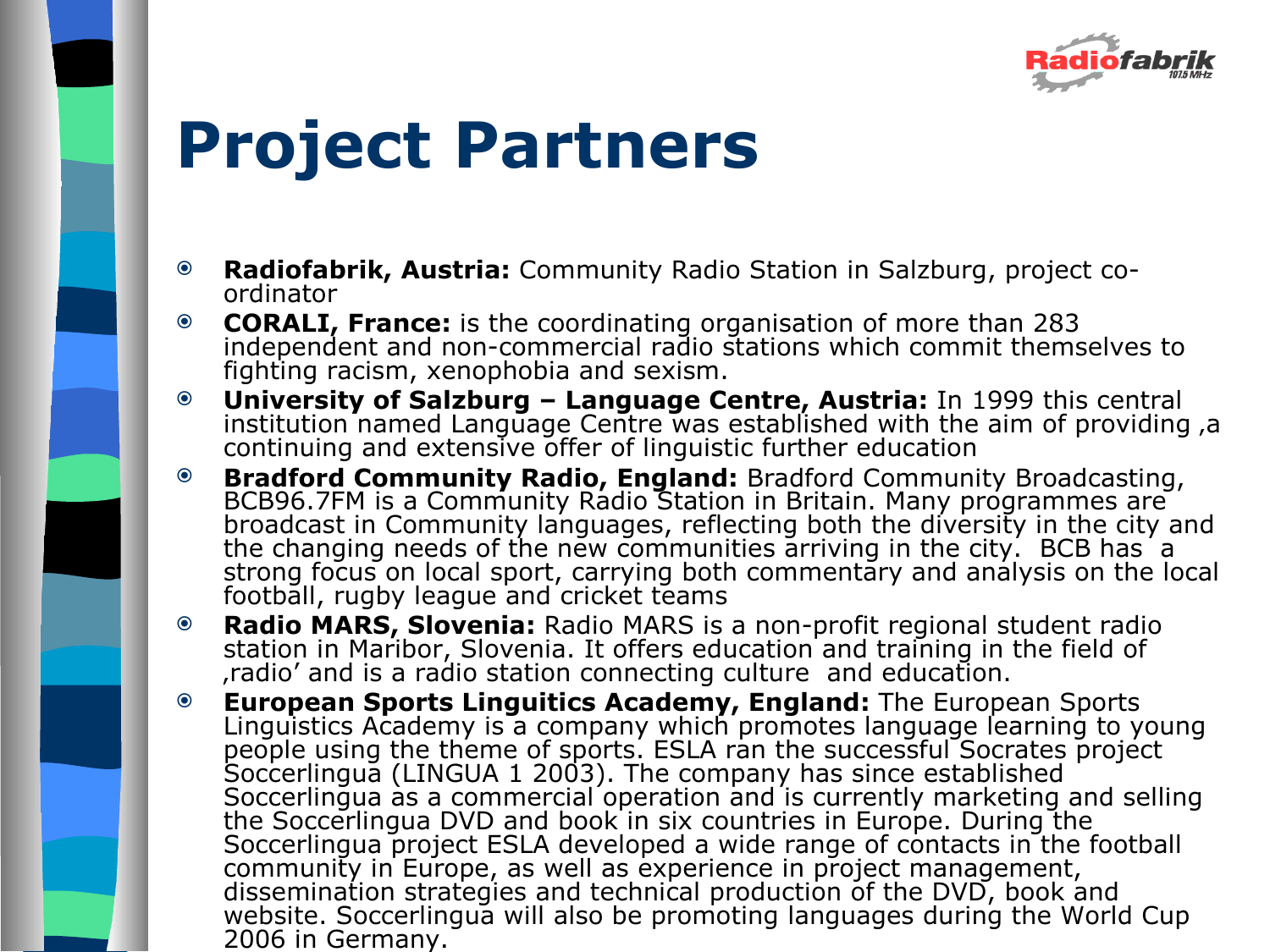

## **Output & Products**

- **Promotional-Radiospot:** the spots are produced multilingual and broadcast via various radio stations all over Europe. We are planning the production of spots in every official language within the European Union (except Maltese), with the important aspect that a spot which is broadcast, for example, via a French radio station also contains elements of languages other than French.
- **Radio spots with multilingual football stars:** multilingual European football stars will be featured. Both male and female football stars will have their say. For example Ruud van Nistelrooy speaks Dutch, English, German and Spanish. This campaign is produced by the partners in England, France, Slovenia and Austria and will be broadcast Europe-wide.
- **Info-Spots:** these spots should draw attention to concrete possibilities of language acquisition in local/regional areas. The infospots are produced by the involved partners.
- **Broadcasts**: Radio programmes about languages and football.
- **Website**: on the website the audio productions are offered for download as mp3 and Podcast. It aims at making the distribution easier but also to increase the sustainability of the project. After the project is finished radio stations and other language campaigns should still have the possibility to download the audio material.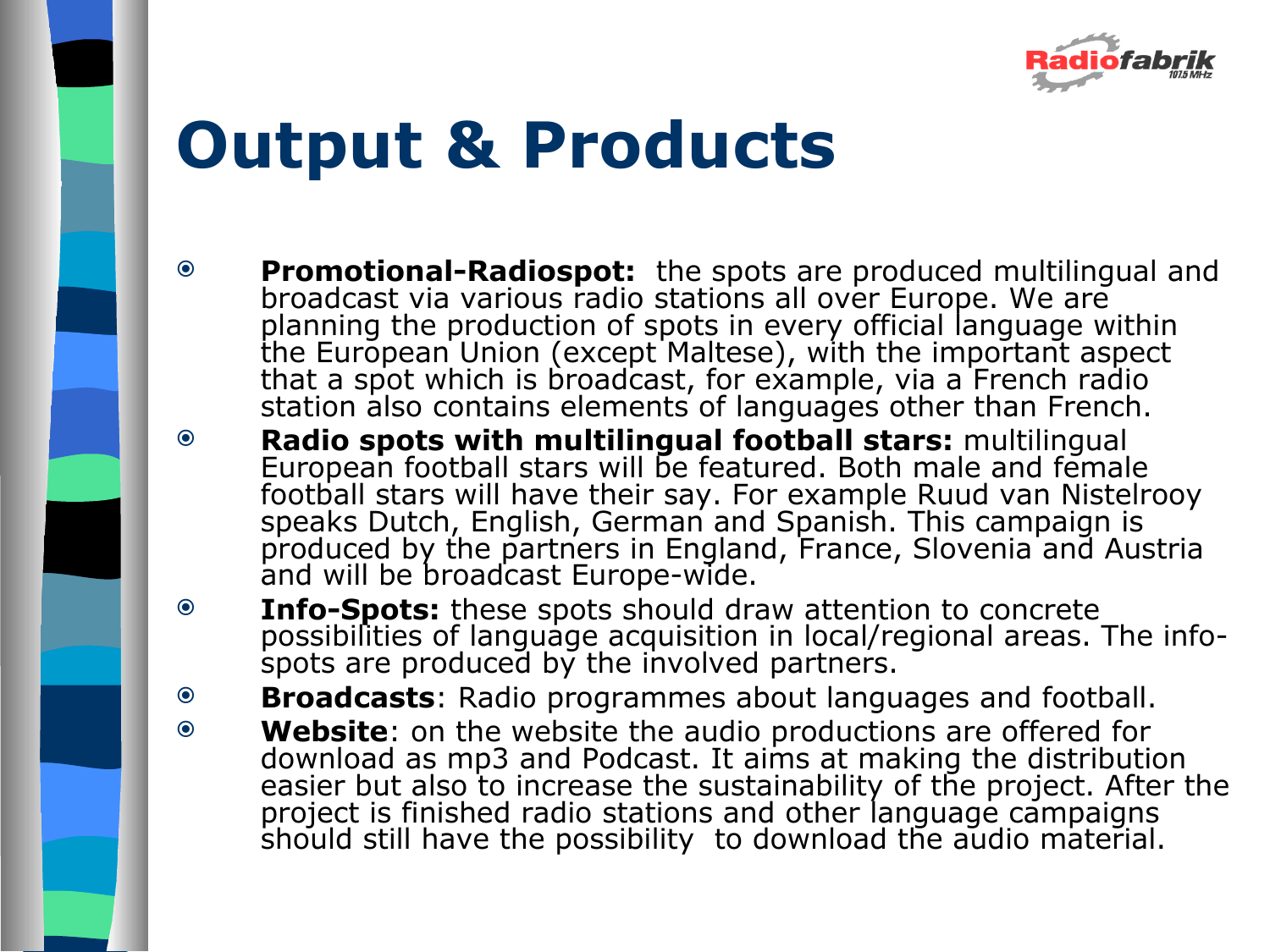

## **Dissemination**

- Broadcast of the spots during the EURO 2008 at local football games, young teams...
- $\bullet$  the radio spots will be available in mp3-format on a special website (Podcast)
- Spots will be distributed and offered to community radio stations Europe-wide (approx. 500 radio stations)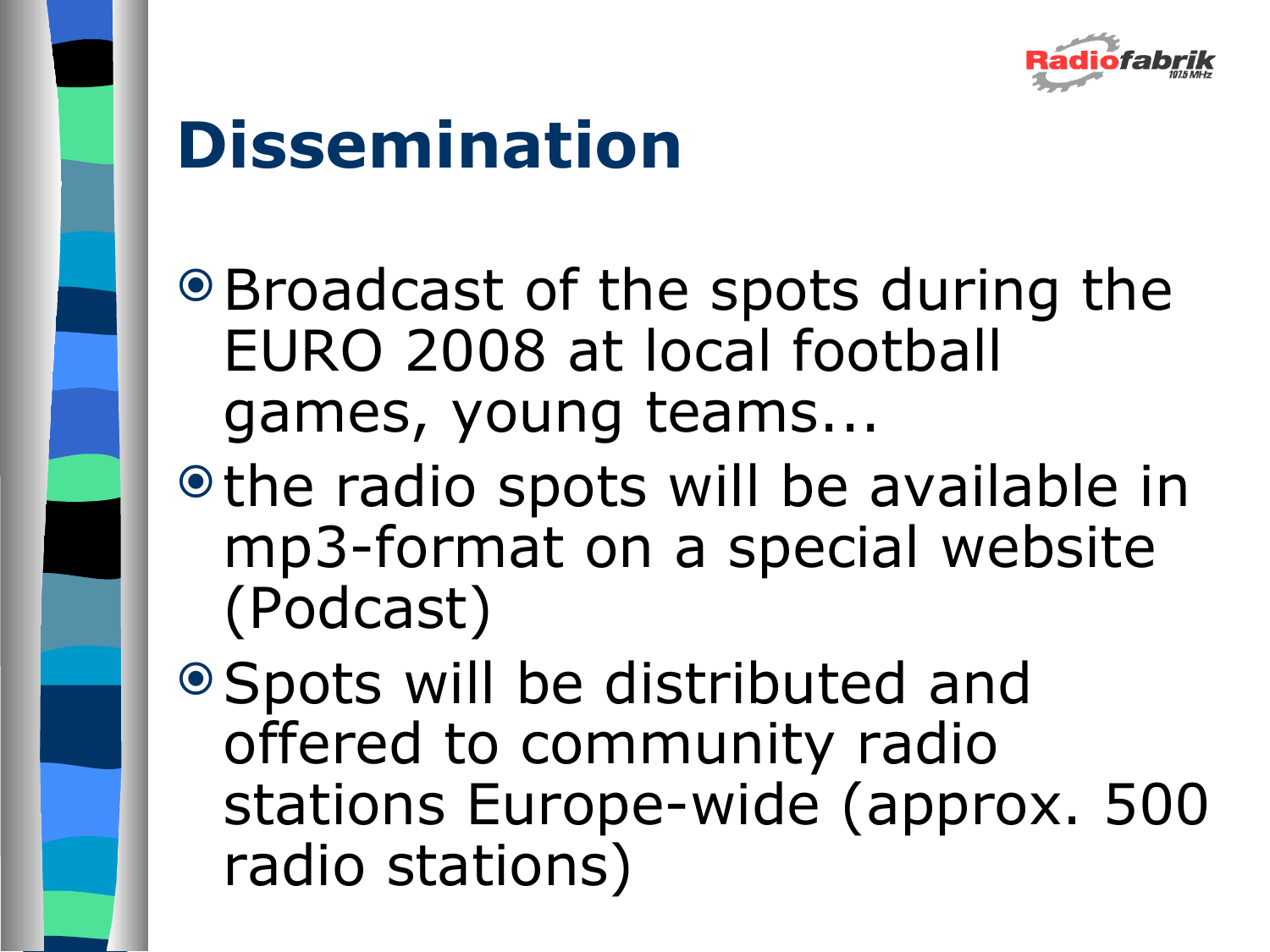

## **Further aspects**

- Gender Mainstreaming: a well-balanced rate of sexes regarding the choice of producers and announcers / speakers
- Language acquisition leads to a better understanding of other cultures
- Reduction of xenophobia and racism (co-operation with FARE - Football Against Racism in Europe)